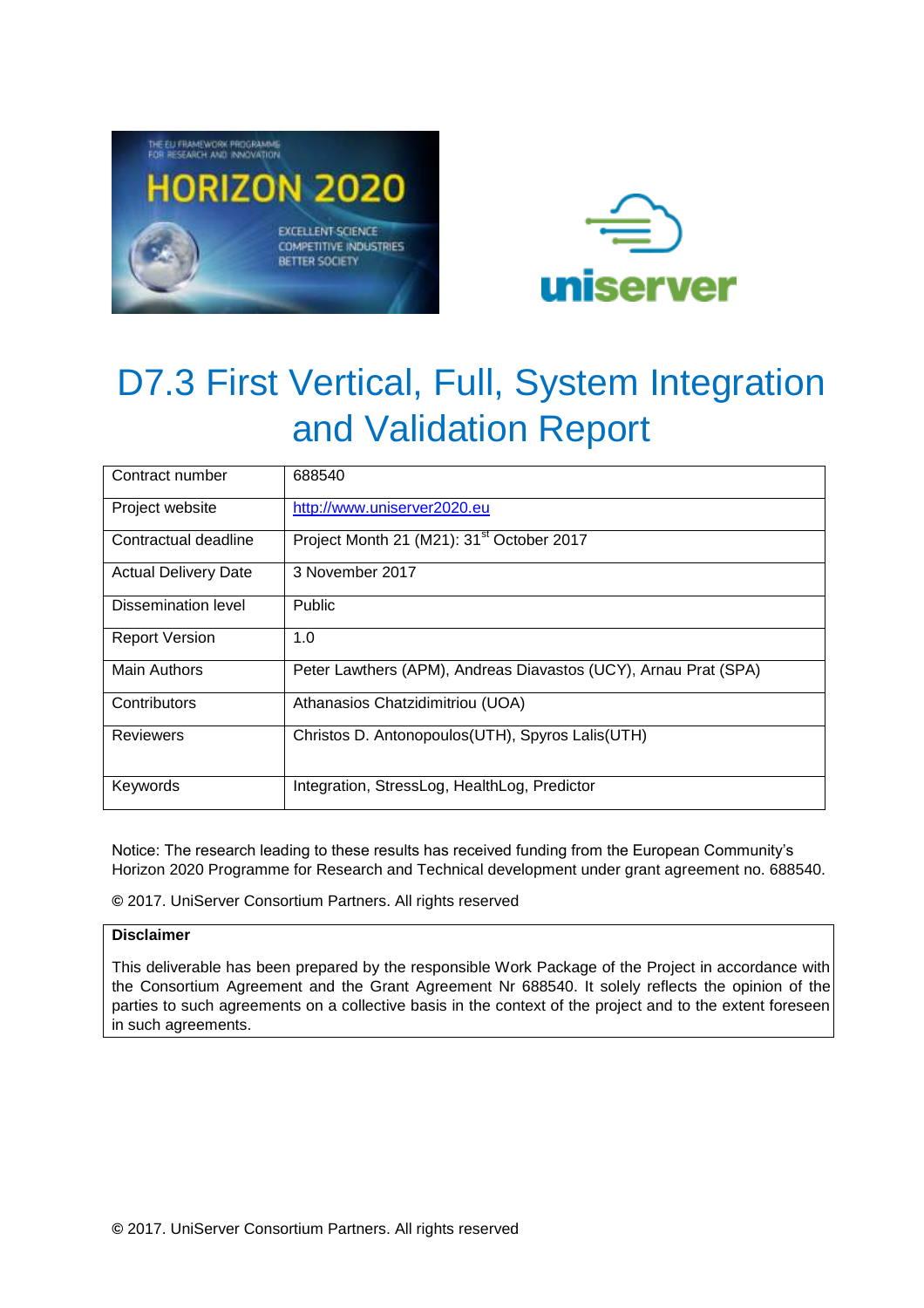#### **Acknowledgements**

The work presented in this document has been conducted in the context of the EU Horizon 2020. UniServer is a 36-month project that started on February 1st, 2016 and is funded by the European Commission. The partners in the project are:

The Queen's University of Belfast (QUB) The University of Cyprus (UCY) The University of Athens (UoA) Applied Micro Circuits Corporation Deutschland GmbH (APM) ARM Holdings UK (ARM) IBM Ireland Limited (IBM) University of Thessaly (UTH) WorldSensing (WSE) Meritorious Audit Limited (MER) Sparsity (SPA)

#### **More information**

Public UniServer reports and other information pertaining to the project are available through the UniServer public Web site under [http://www.Uniserver2020.eu](http://www.uniserver2020.eu/).

#### **Confidentiality Note**

This document may not be copied, reproduced, or modified in whole or in part for any purpose without written permission from the UniServer Consortium. In addition to such written permission to copy, reproduce, or modify this document in whole or part, an acknowledgement of the authors of the document and all applicable portions of the copyright notice must be clearly referenced.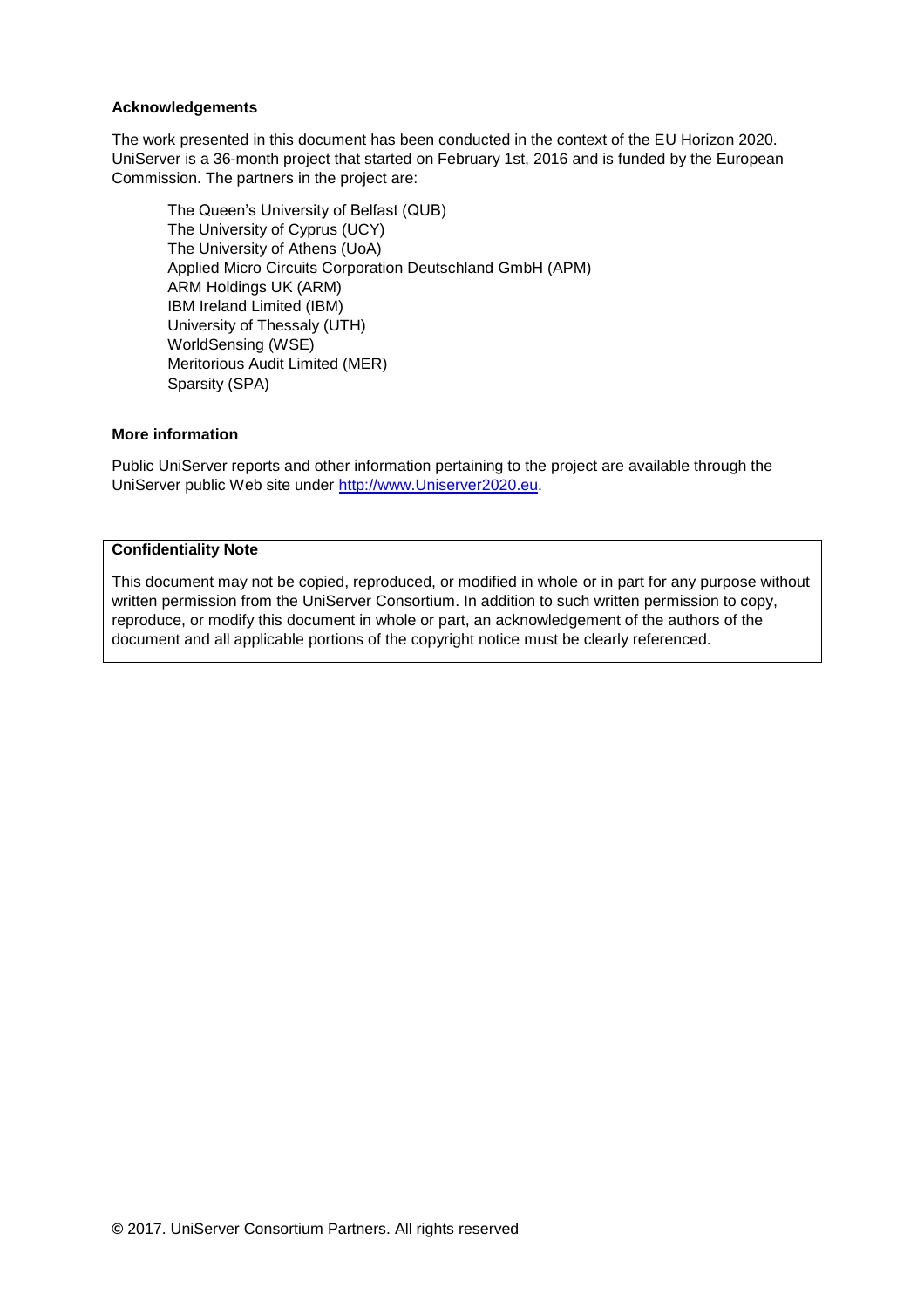#### **Change Log**

| <b>Version</b> | Description of change       |
|----------------|-----------------------------|
| 1.0            | Version for delivery to EC. |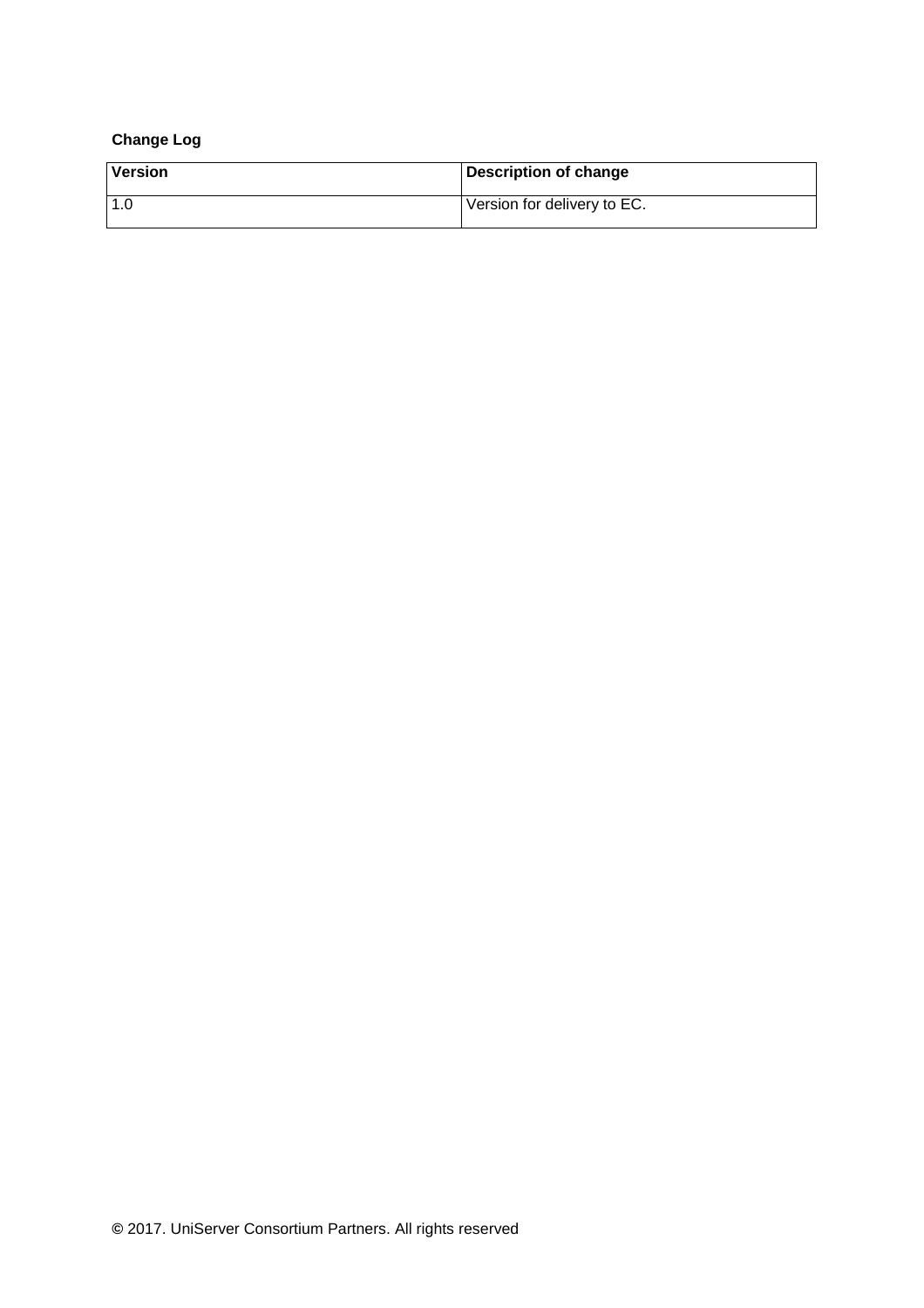### **Table of Contents**

| $\mathbf{1}$ . |       |  |  |
|----------------|-------|--|--|
| 2.             |       |  |  |
| 3 <sub>1</sub> |       |  |  |
|                | 3.1   |  |  |
|                |       |  |  |
|                | 4.1   |  |  |
|                | 4.1.1 |  |  |
|                | 4.2   |  |  |
|                | 4.3   |  |  |
|                | 4.3.1 |  |  |
|                | 44    |  |  |
|                | 441   |  |  |
|                | 4.5   |  |  |
|                | 4.5.1 |  |  |
|                | 4.6   |  |  |
|                | 4.6.1 |  |  |
|                | 4.7   |  |  |
|                | 4.7.1 |  |  |
|                | 4.9   |  |  |
|                | 4.9.1 |  |  |
| 5 <sub>1</sub> |       |  |  |
|                | 5.1   |  |  |
|                |       |  |  |
|                | 5.2   |  |  |
|                | 5.2.1 |  |  |
|                | 5.3   |  |  |
|                | 5.3.1 |  |  |
|                | 5.3.2 |  |  |
|                | 5.3.3 |  |  |
|                | 5.3.4 |  |  |
| 6.             |       |  |  |
| 7.             |       |  |  |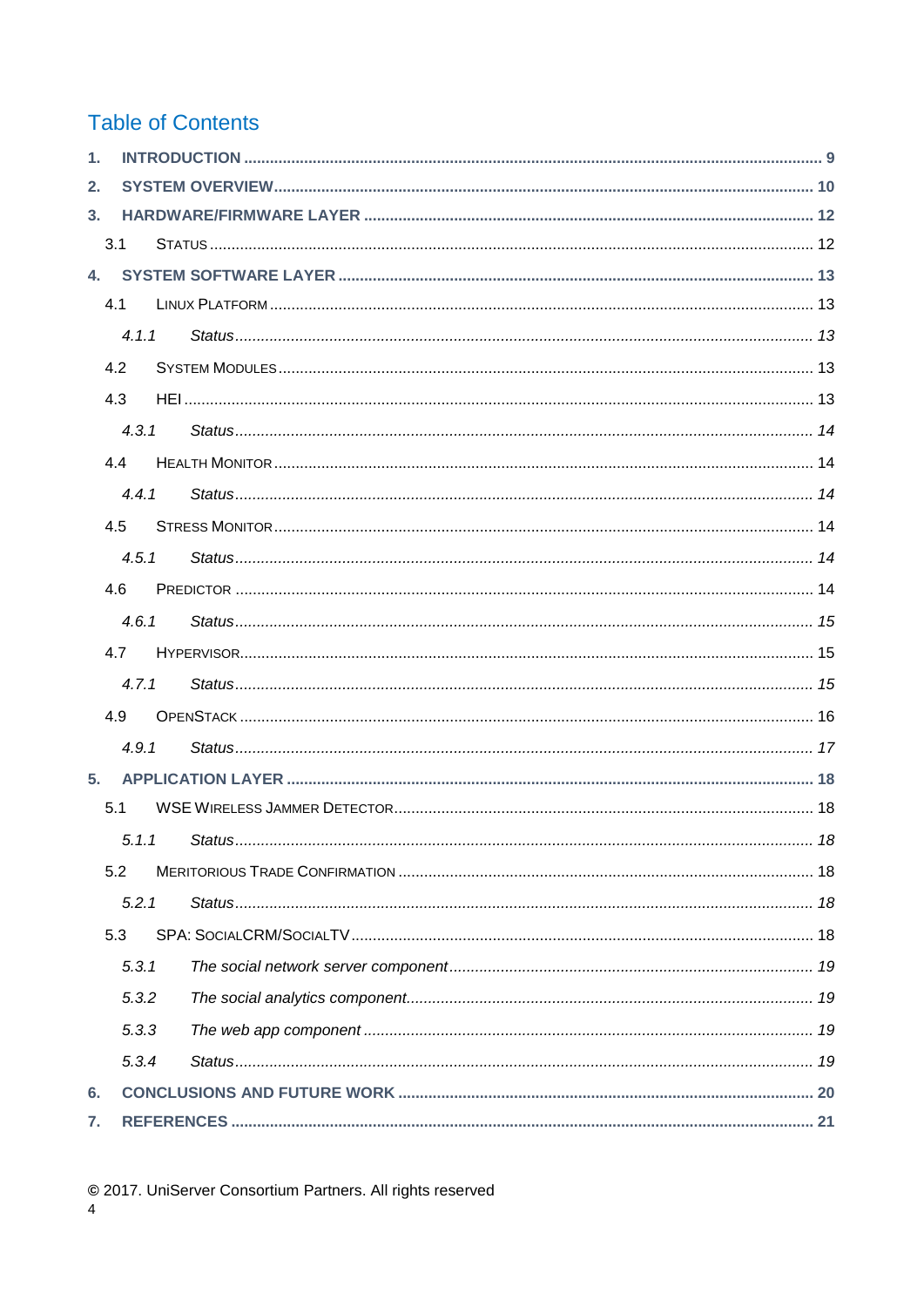

### Index of Figures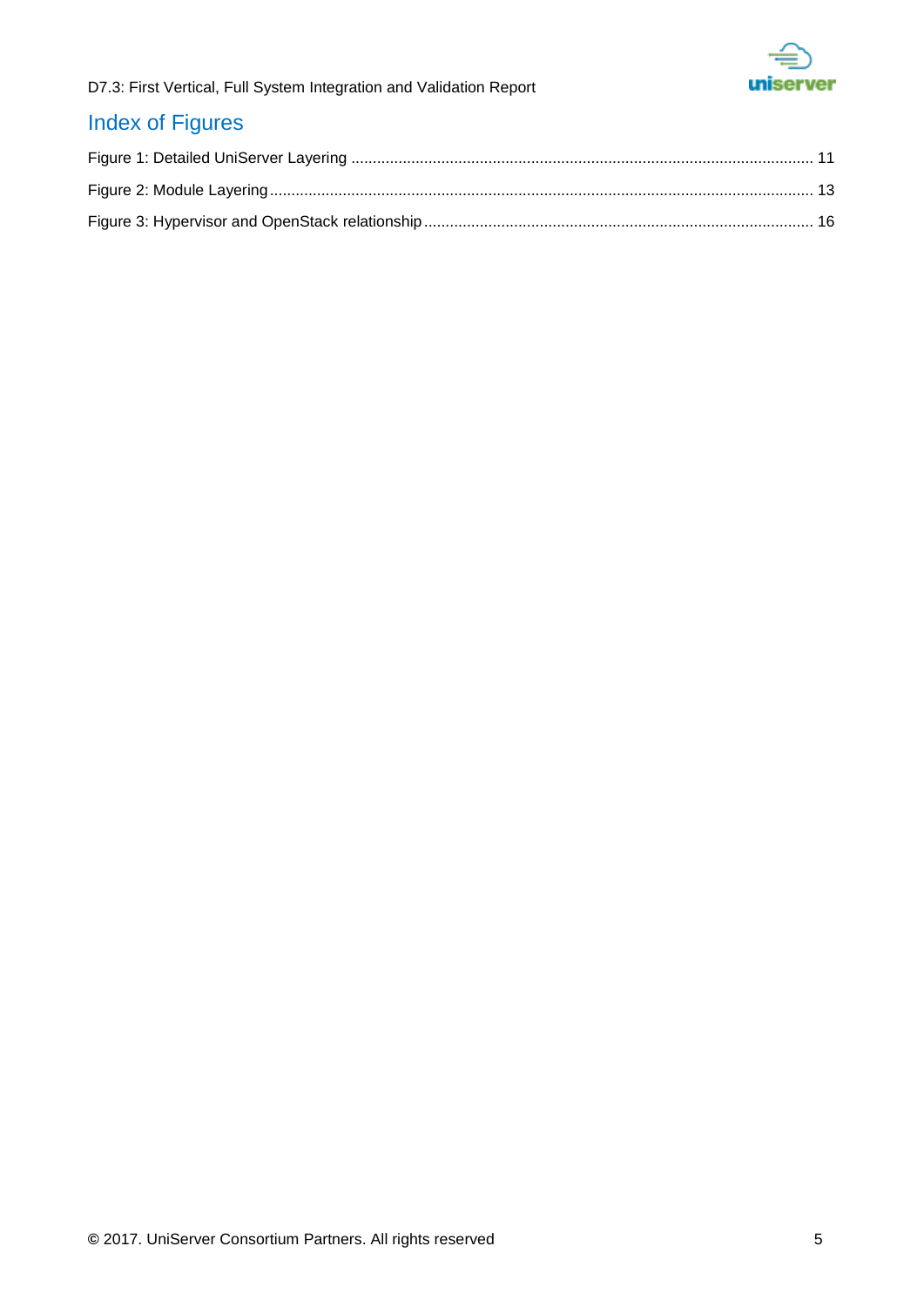

### Index of Tables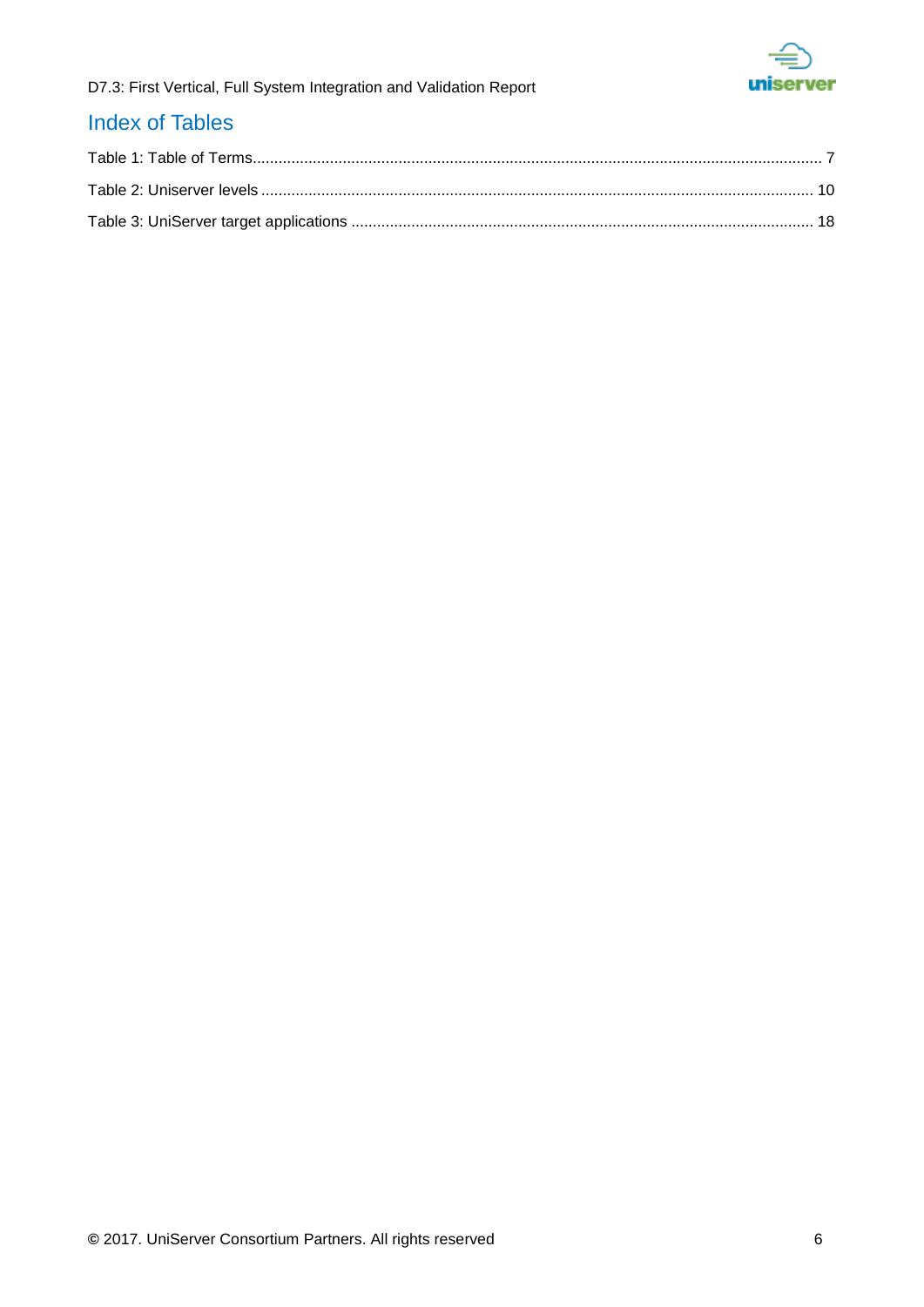

### **Terminology**

<span id="page-6-0"></span>

| <b>Term</b>                                 | <b>Definition</b>                          |
|---------------------------------------------|--------------------------------------------|
| <b>ACPI</b>                                 | Advanced Configuration and Power Interface |
| <b>APEI</b>                                 | <b>ACPI Platform Error Interface</b>       |
| <b>HEI</b>                                  | Hardware Exposure Interface                |
| <b>KVM</b><br><b>Kernel Virtual Machine</b> |                                            |
| <b>PMD</b>                                  | <b>Processor Module</b>                    |
| <b>QEMU</b>                                 | Quick emulator                             |
| <b>TCO</b>                                  | <b>Total Cost of Ownership</b>             |
| <b>SoC</b><br>System-on-Chip                |                                            |
| <b>VM</b>                                   | <b>Virtual Machine</b>                     |
|                                             | <b>Table 1: Table of Terms</b>             |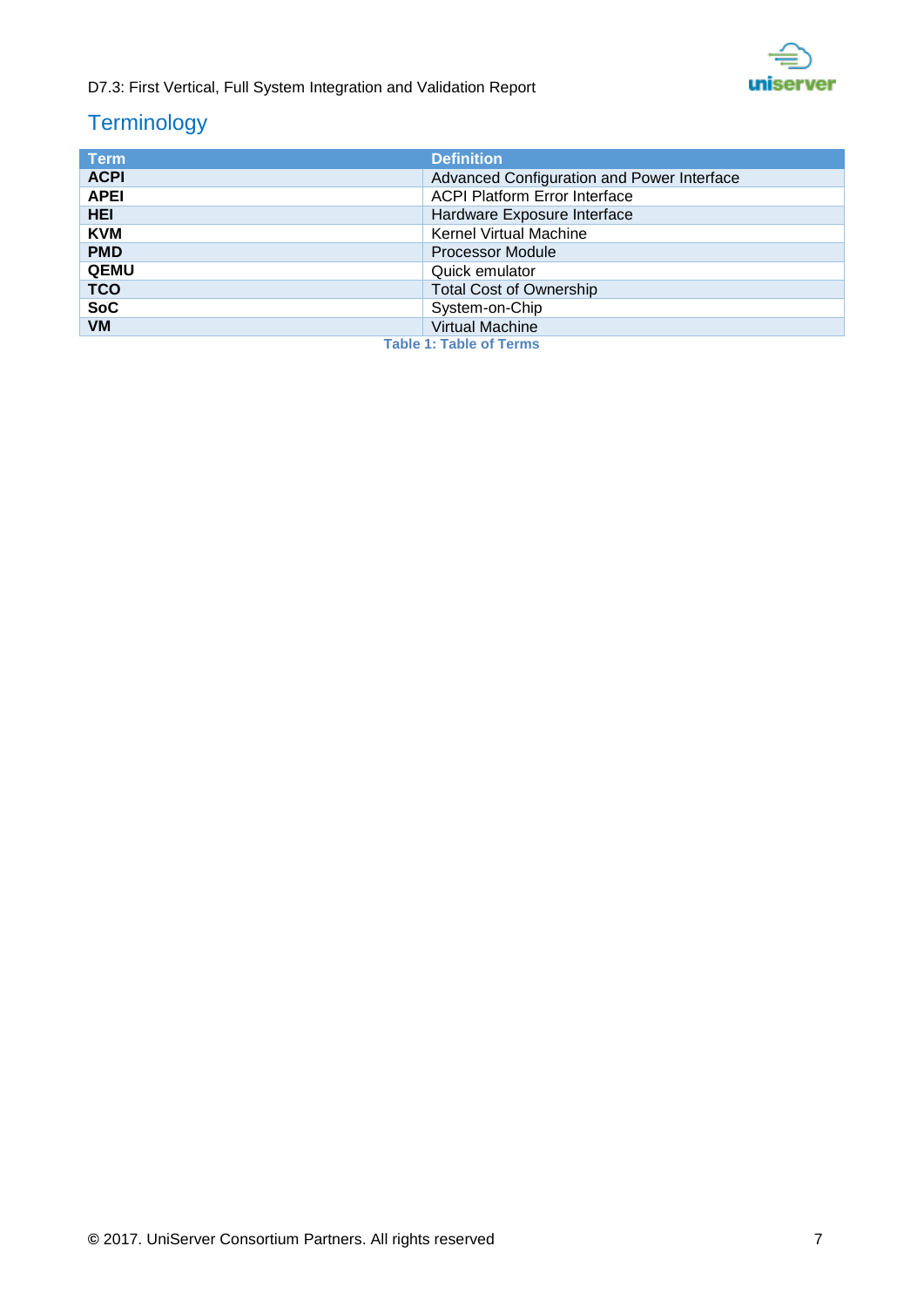

### **Executive Summary**

UniServer seeks to improve the performance and energy efficiency in servers by automatically discovering the capability of the underlying hardware components to function beyond nominal operating points. By taking advantage of the extended margins inherent in processors and memories, the goal is to improve the power efficiency of ARM-based micro-servers running in the cloud or edge.

This report deliverable describes the spiral and incremental integration status as of project month M21 (October 2017) of the hardware and software components of the UniServer system. The tasks T7.1 *Vertical, full system integration* and T7.2, *Security countermeasures for micro-server architecture* contribute to this deliverable.

This is a status report only; it does not describe the interfaces in detail. For additional information, the reader is referred to the documents listed in the References section.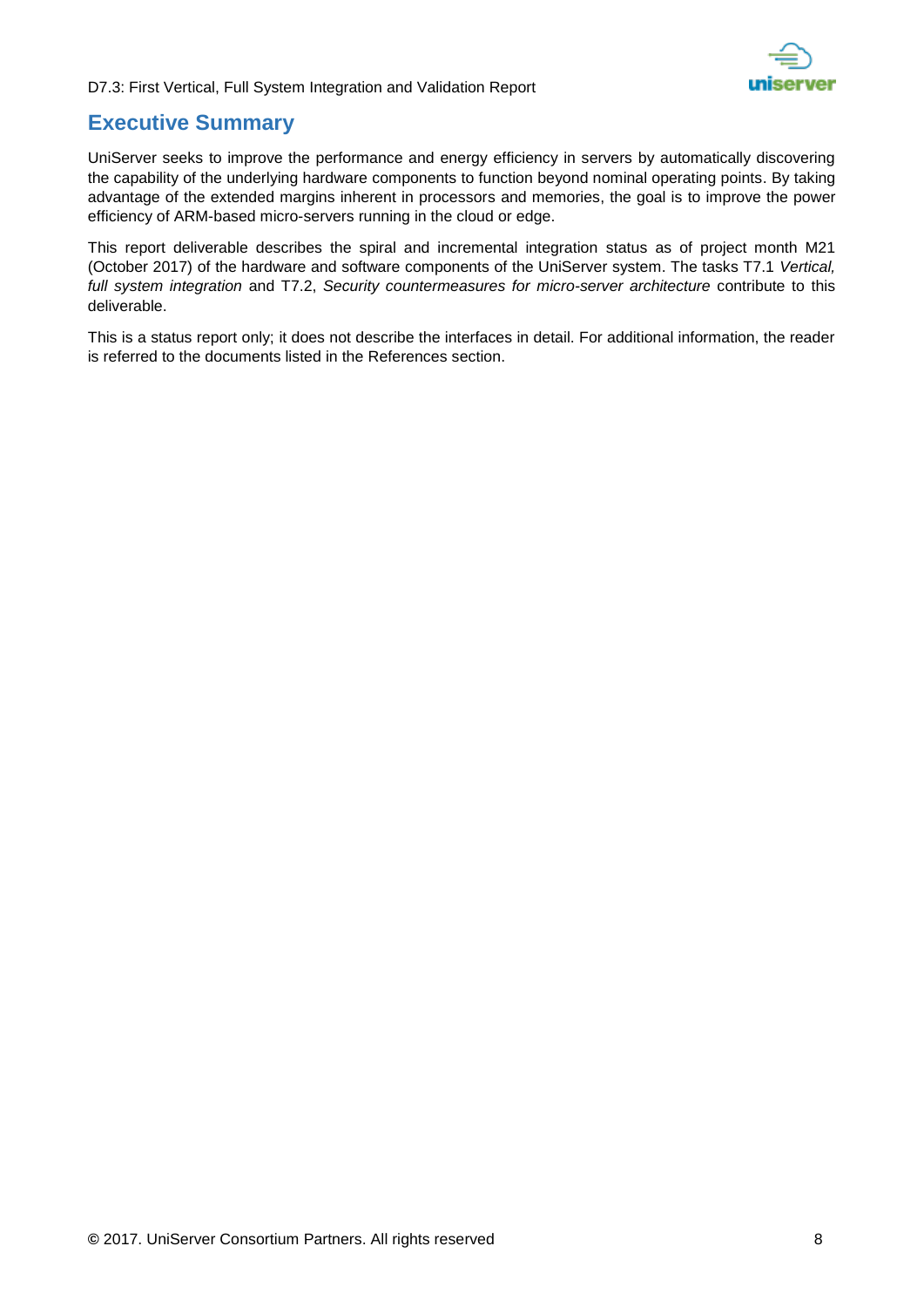

## <span id="page-8-0"></span>**1. Introduction**

The UniServer project targets the development of a unique methodology and infrastructure for exposing the pessimistic design margins in commercial servers and exploiting them through intelligent power, performance and reliability management schemes at the software and hardware layers. This includes the hardware, firmware, system software, virtualization, and cloud management layers.

This report describes the current status of the integration efforts of the UniServer modules. A brief description of each module will accompany the description.

The remainder of this document is structured as follows: section 2 provides an overview of the UniServer system, section 3 gives a summary of the hardware/firmware layer, section 4 describes the important UniServer modules in the system, section 5 discusses the application layer, and section 6 presents the conclusions and directions for future work.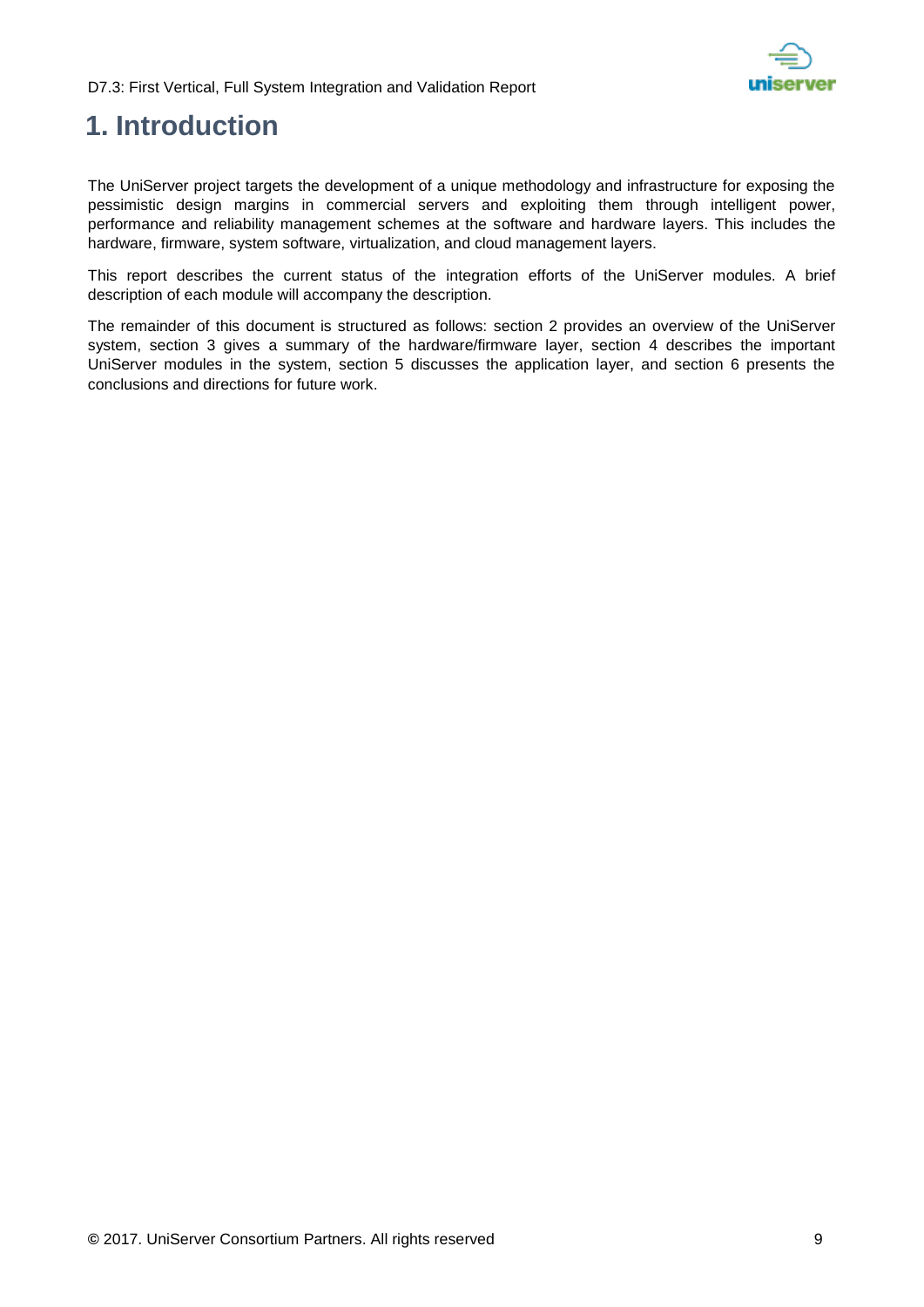

## <span id="page-9-0"></span>**2. System Overview**

| Level                  | Description                                                                                                              |
|------------------------|--------------------------------------------------------------------------------------------------------------------------|
| Hardware/Firmware      | X-Gene2 based "Tigershark" systems or X-Gene3<br>based "Osprey" systems and firmware                                     |
| <b>System Software</b> | Linux OS, UniServer system modules, virtualization<br>extensions such as KVM/Qemu, and OpenStack<br>cloud infrastructure |
| Application            | Applications running on bare metal hardware or in<br>the context of a VM                                                 |

The UniServer system can be logically divided into three parts:

**Table 2: Uniserver levels**

<span id="page-9-1"></span>The newly developed UniServer components are the *Health Monitor* and the *Stress Monitor,* modules. These components do not exist in standard system software distributions, and become part of the System Software level in the above table. In addition, there has been extensive work focused on the virtualization layer.

The hardware components are stress tested during a pre-deployment phase using various stress methods, consisting of a combination of viruses and real application benchmarks. The *Health Monitor* [\[4\]](#page-20-1) continuously monitors the health status of the hardware under a particular voltage/frequency/refresh rate (V-F-R) point and provides the information to other layers in the system via vectors describing the performance, power, temperature, and any incurred errors.

The *Stress Monitor* [\[5\]](#page-20-2) is responsible for testing the hardware components, producing a log file (the StressLog) containing a summary of the execution, including observed errors (read from the Health Monitor log), observed SDCs, application crashes, etc. Typically, the Stress Monitor is called by the Predictor using different V/F configuration parameters, different viruses/benchmarks, etc.

The Predictor consumes the logs produced by the Stress Monitor and builds probability failure models that will then be used to predict the hardware behaviour under different operating points. Given these models, the upper layers (i.e. the Hypervisor), can ask the Predictor for optimal operating points based on the expected reliability of the system.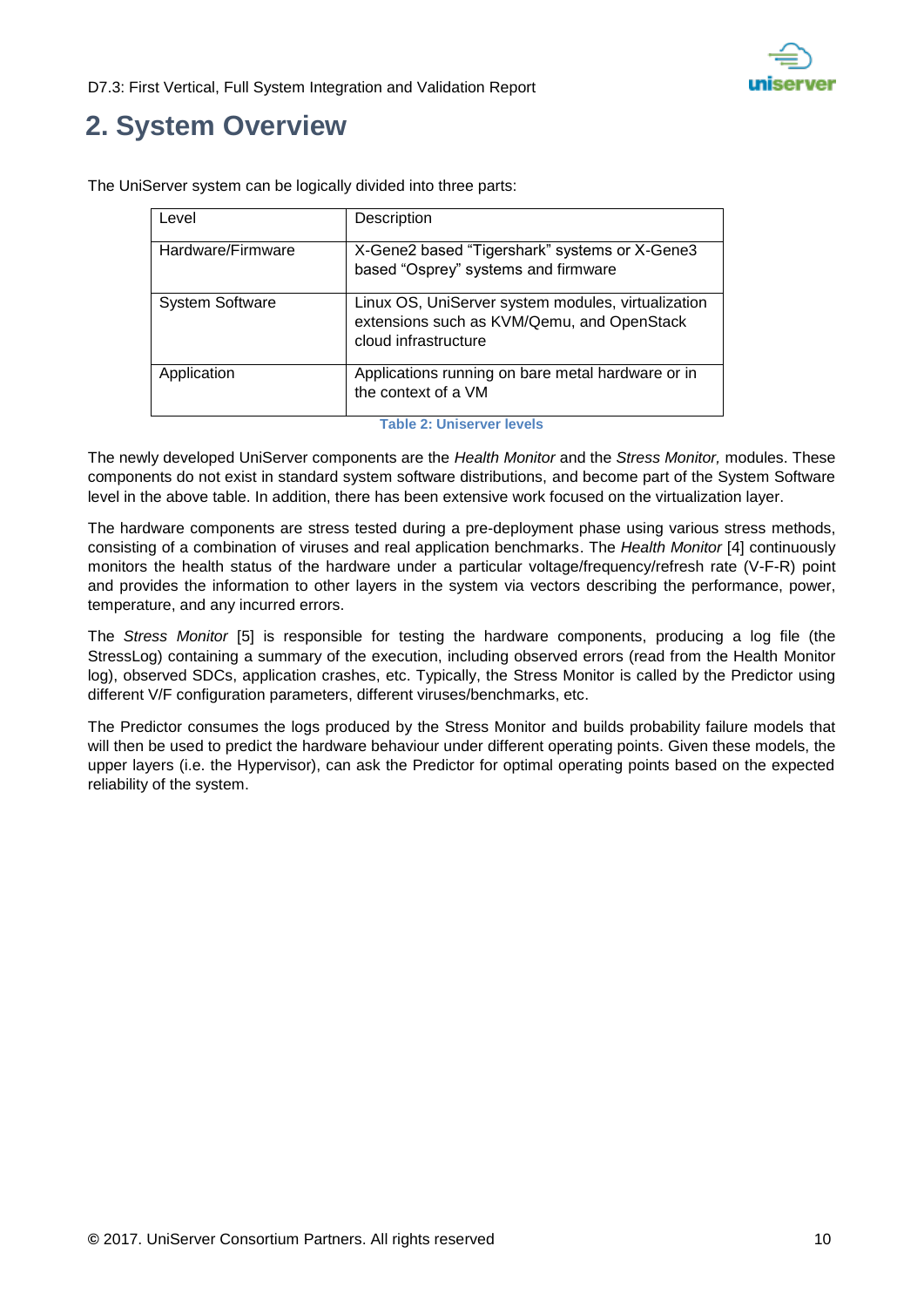



<span id="page-10-0"></span>The UniServer layering is shown in the above diagram.

The Hypervisor attempts to limit the effects of potential faults in higher software layers by reconfiguring the system to operate within safe margins and isolating problematic processing and memory resources that affect the VMs. This is achieved by utilizing the information delivered by the Health Monitor and the Predictor models and developing a new set of configuration properties. Finally, when aging effects are being observed by the Hypervisor via the Health Monitor, the Hypervisor can ask the Predictor to rebuild the models which in turn, will make the Predictor to call the Stress Monitor and restart the training cycle.

The virtual machines are all controlled by the cloud management software, OpenStack. OpenStack controls multiple nodes and tries to minimize the energy footprint of the system, while at the same time respecting Service Level Agreements. It queries the Hypervisor to identify the tradeoffs between energy, performance and reliability, and sets nodes at appropriate configurations and schedules VMs.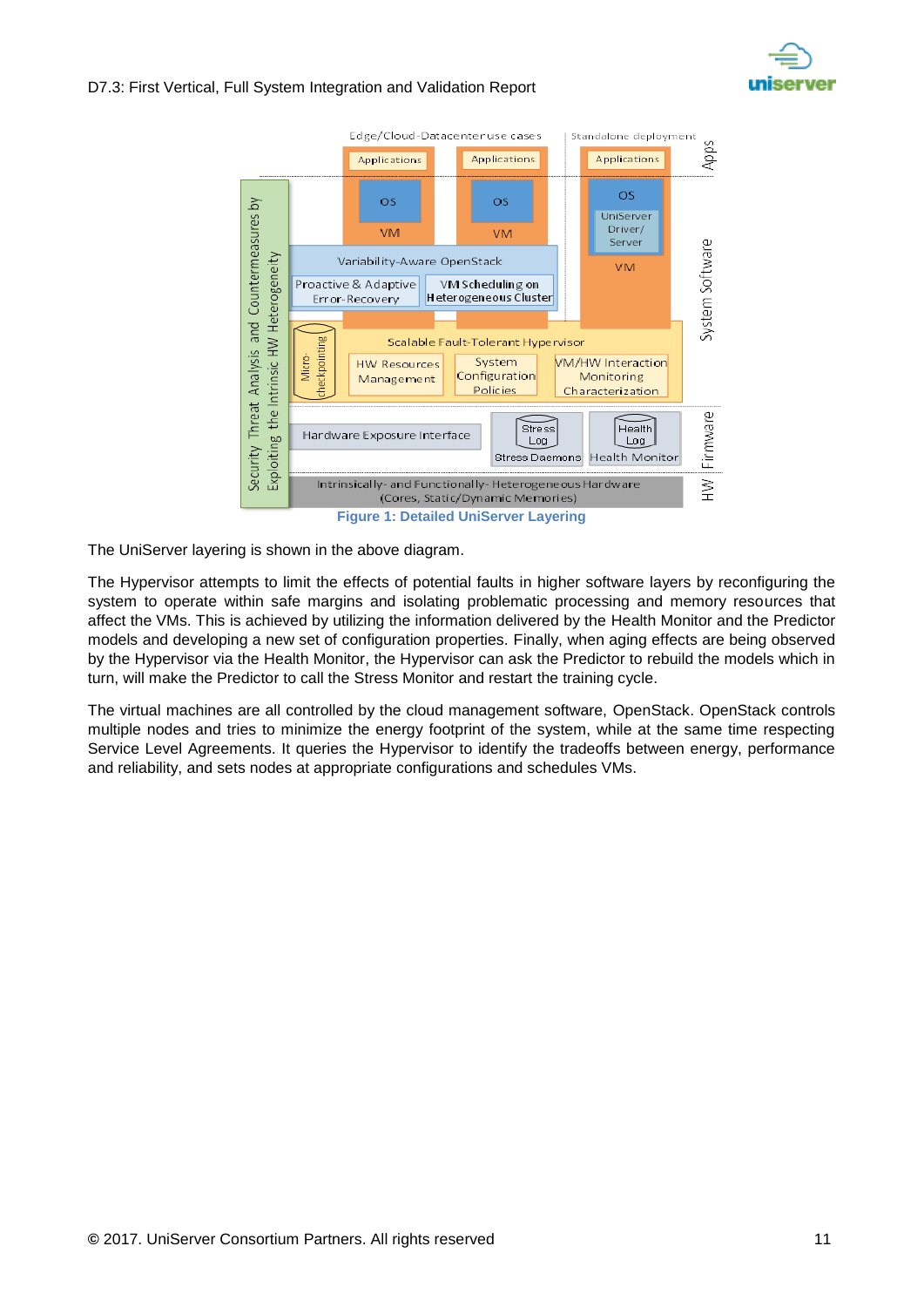

### <span id="page-11-0"></span>**3. Hardware/Firmware Layer**

The interface between the X-Gene processor and the system software (Linux) is described in detail in D4.1 [\[6\].](#page-20-3) The API includes a notification interface, the intent of which is to provide an indication of failures during undervolting. However, undervolting testing [\[7\]](#page-20-4) has shown that the first indication of an error is often silent data corruption, requiring additional checks in the upper layers.

#### <span id="page-11-1"></span>**3.1 Status**

The X-Gene2 "Tigershark" platforms have been deployed since project month M5; the X-Gene3 "Osprey" platforms have been delivered as of project month M20.

As of project month M21, the API is fully functional on the X-Gene2 based "Tigershark" platform. This is an I2C based interface running on Centos based Linux 4.3.0. The API is also in testing on X-Gene3 based "Osprey" platforms. The notification API is layered on top of the standard Linux APEI error reporting interface, leveraging the existing firmware and reducing the necessity of custom firmware builds.

The primary consumer of the HEI API is the Health Monitor, and the integration between the Health Monitor and hardware/firmware has been completed.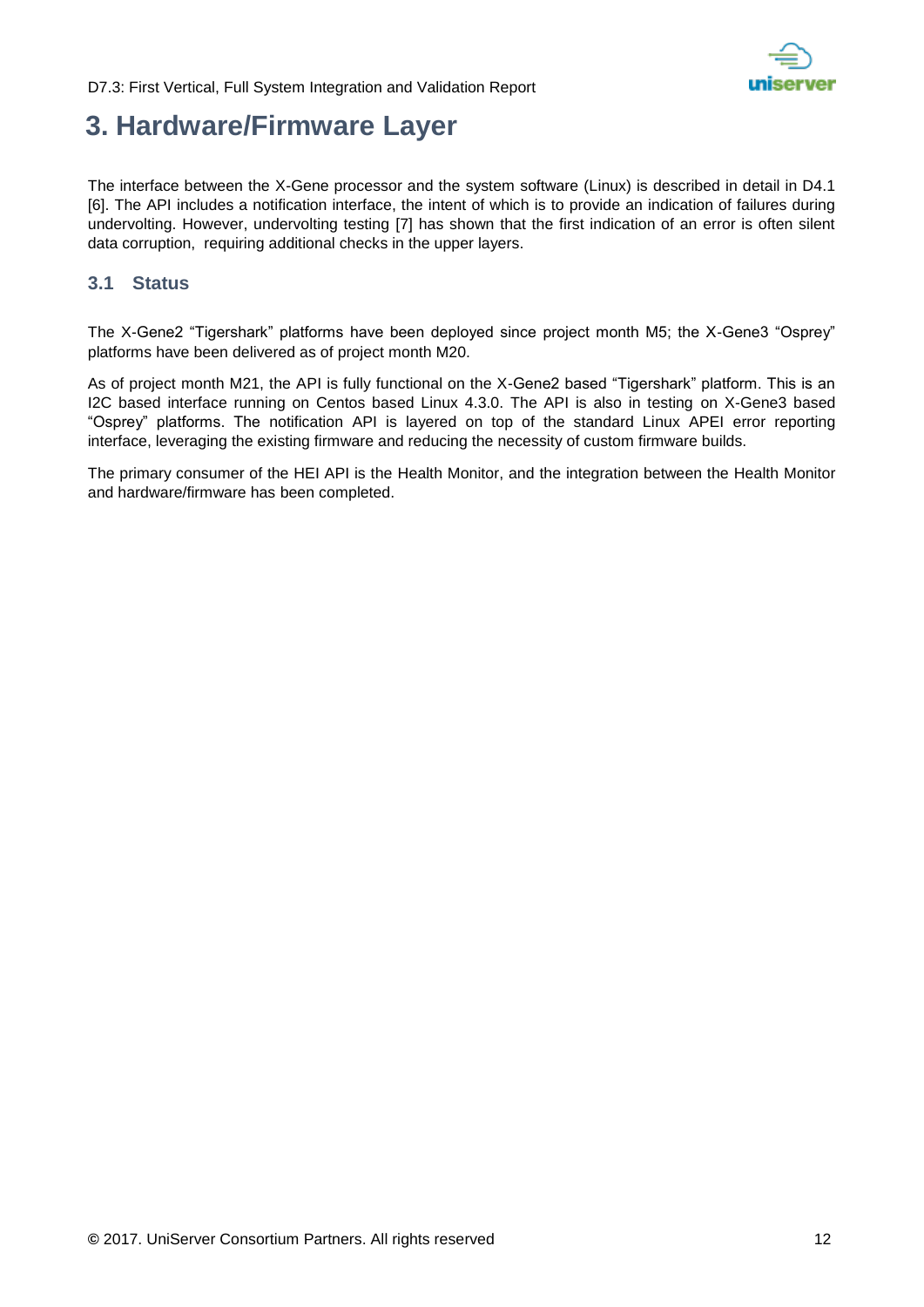

## <span id="page-12-0"></span>**4. System Software Layer**

#### <span id="page-12-1"></span>**4.1 Linux Platform**

There are two primary software platforms for UniServer. On the X-Gene2 based "Tigershark" platforms, a Centos 7.2 based distribution has been used up until project month 21 (M21). This uses a Linux 4.3.0 kernel. For the remainder of the project, the Tigershark platform can use either the Centos7.2 distribution, or a Centos7.4 based platform, featuring a Linux 4.11 kernel. The X-Gene3 based "Osprey" platform only supports the Centos7.4 distribution.

#### <span id="page-12-2"></span>*4.1.1 Status*

Along with the hardware platforms, a Linux distribution supporting the hardware and providing the HEI API has been delivered for both "Tigershark" and "Osprey" systems.

#### <span id="page-12-3"></span>**4.2 System Modules**

An overview of the modules in the system software layers is shown in the following diagram.



**Figure 2: Module Layering**

#### <span id="page-12-5"></span><span id="page-12-4"></span>**4.3 HEI**

The Hardware Exposure Interface [\(\[6\]\)](#page-20-3) provides two separate functions:

Exposure of architecture-specific sensors and registers via an I2C register map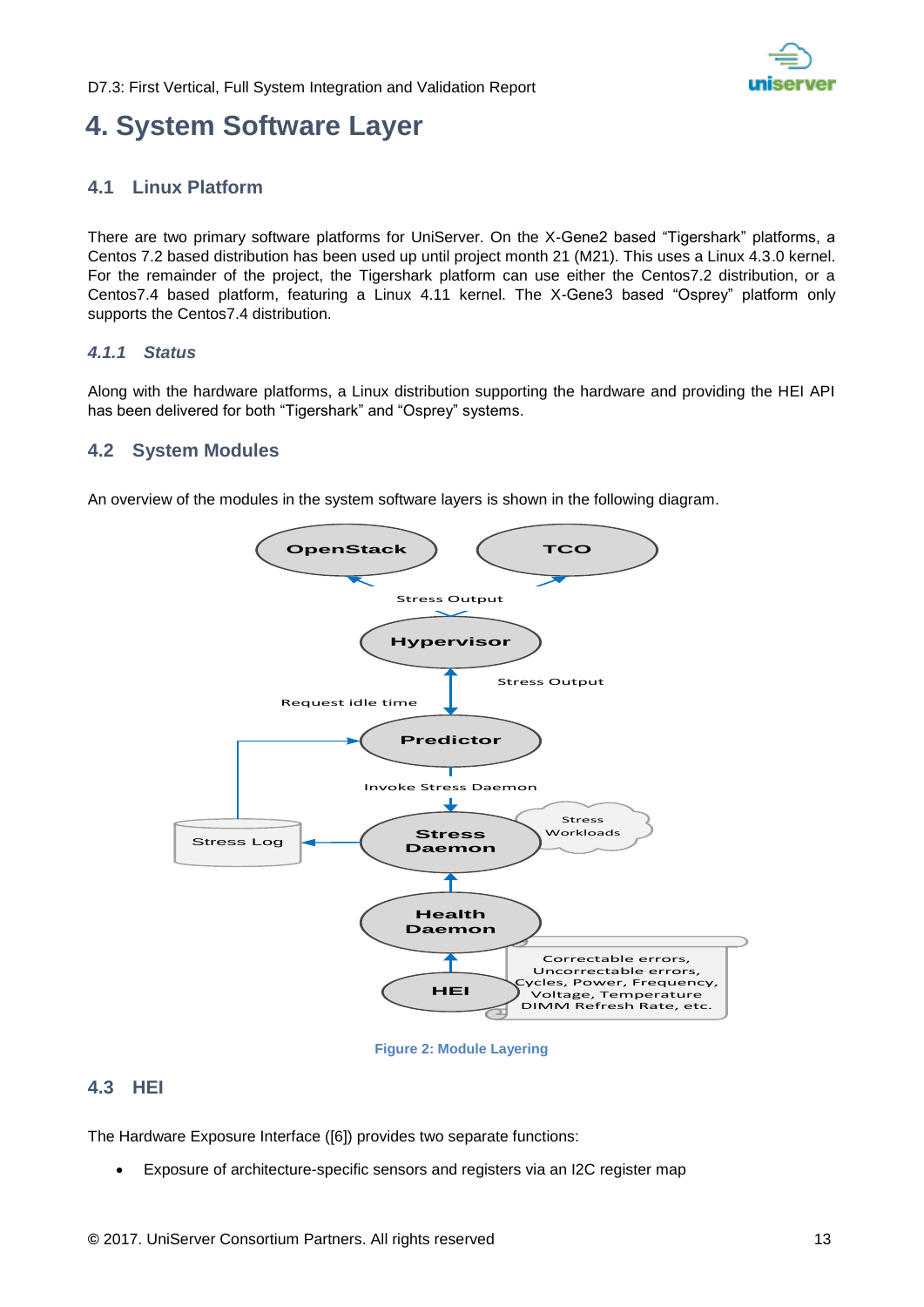

Notification of processor error events

The I2C register map allows upper layer modules to monitor and control power and frequency for the processor and DIMMs. The event notification API provides a straightforward interface for the receipt of error events. The HEI has been implemented for both X-Gene2 and X-Gene3. The implementation is quite different, as the firmware for each chip shares almost nothing in common.

#### <span id="page-13-0"></span>*4.3.1 Status*

The HEI has been implemented and integrated with the Health Monitor for X-Gene2; an initial version supporting the X-Gene3 platforms has been delivered, and testing is underway on a version supporting all the I2C registers specified in the D4.1 document.

#### <span id="page-13-1"></span>**4.4 Health Monitor**

The Health Monitor [\(\[4\]\)](#page-20-1) receives error events from the hardware/firmware via the HEI notification interface. The Health Monitor monitors the state of the system producing a log that is consumed by the Stress Monitor and the Predictor. The Health Monitor also features an error testing interface, to ensure that the errors that can be reported are correctly parsed by the other modules in the system. In addition, the Health Monitor keeps track of some statistical information regarding health-related incidents and provides these statistical data through an internal text-based API, on an "on-demand" scheme.

#### <span id="page-13-2"></span>*4.4.1 Status*

As of project month 21 (M21), the Health Monitor has been integrated into the system, and the interfaces to the Predictor and Stress Monitor are being finalized, along with the "on-demand" serviced, as these are described on the D4.2 . An additional interface for reporting high-level information on the log (by the Hypervisor) is also being integrated, without however affecting the overall development plan, which is according to schedule.

#### <span id="page-13-3"></span>**4.5 Stress Monitor**

The Stress Monitor [\(\[5\]\)](#page-20-2) can be triggered at any time to run stress tests to produce logs containing the details about the observed system's behavior (such as aging effects). The tests can be configured in a way that combinations of different benchmarks/viruses, bound to different cpu cores, and with different V/F parameters can be executed. The module is typically called by the Predictor, which uses the logs to build the models to predict the behaviour of the system at different operating points. Alternatively, it can be triggered by the system's administrator or the Hypervisor if aging effects are being detected via the Health Monitor.

#### <span id="page-13-4"></span>*4.5.1 Status*

The Stress Monitor has been integrated into the system, and the interfaces to the Predictor are being finalized. Additionally, it has been integrated with the Health Monitor so it can read the errors that occur in the system during the execution of the stress tests.

#### <span id="page-13-5"></span>**4.6 Predictor**

The Predictor is a low-level handler that gathers different information from the hardware using the Health Monitor and Stress Monitor statistics and uses low complexity (thus fast) but effective predictive and learning techniques to predict failures. The goal is to be able to allow the system to execute in states below nominal margins while monitor and take action at low level as to avoid system failures. Regarding the prediction techniques to be used, a machine learning algorithm may be initially trained using the data observed during the system characterization and subsequently predict how to adjust V-F states and DRAM refresh rate to maximize energy efficiency without hurting performance and without compromising availability. Machine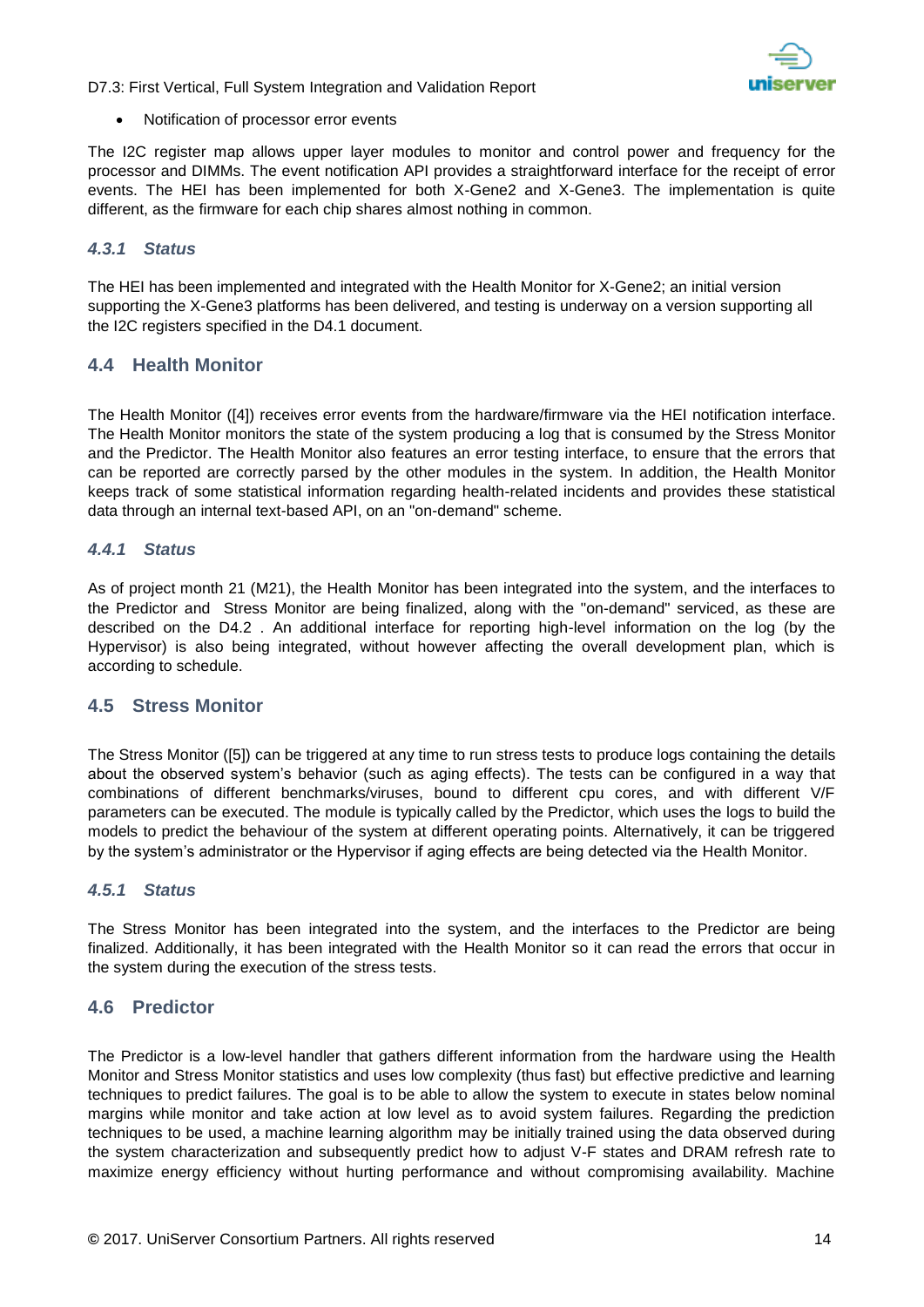



learning techniques seem to be a good match for the proposed goal since they are, by design, capable of detecting when they need to be retrained, effectively when they are performing poor due to nonrepresentative training or when system behavior changes either due to load changes or environmental conditions. The constraint of this technique is not to add any significant overhead to the execution or power consumption of the system.

#### <span id="page-14-0"></span>*4.6.1 Status*

Draft designs of the Predictor module have been implemented and discussed with all partners. This discussion is still on-going as to define its functionality and its interaction with all other software components of the UniServer platform. To this end, the interfaces between the Predictor and other software components (Hypervisor, Stress Monitor) have already been defined and implemented. The first implementation of the Predictor module is finished with the Predictor gathering information from the logs and creating a database with failure probabilities for different operating points. These values can be returned to Hypervisor when requested.

#### <span id="page-14-1"></span>**4.7 Hypervisor**

The hypervisor and virtual machine support facilities are comprised of the KVM modules, Qemu user-space support, and libvirt. These modules are standard Linux components that have been enhanced for UniServer.

The hypervisor relies on the Health Monitor and other components to track the current reliability and stability of the system. For example, if a core or set of cores is deemed unreliable, then key processes and/or OS & Hypervisor functionality can be migrated to reliable cores. Memory can also be partitioned into reliable and unreliable domains. The hypervisor itself will be restricted to allocating memory only from the reliable domain.

#### <span id="page-14-2"></span>*4.7.1 Status*

The hypervisor, Qemu, and libvirt have been augmented with the UniServer enhancements; the integration with OpenStack is being finalized with the implementation of the interfaces described in D5.3. The integration and bidirectional information flow with Health Monitor and the Predictor is finished.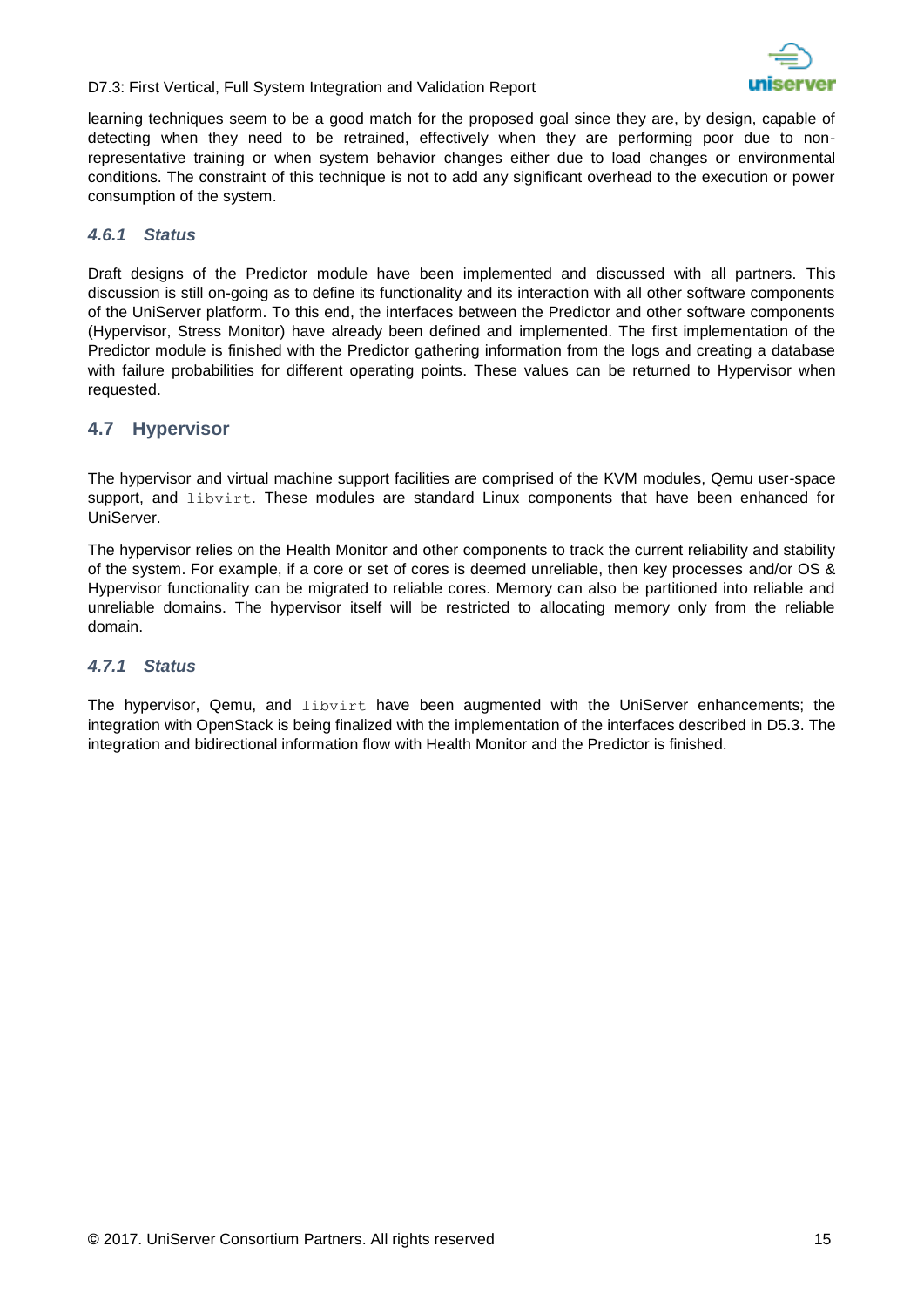

#### <span id="page-15-0"></span>**4.9 OpenStack**

OpenStack provides the framework for managing multiple virtual machines in the UniServer environment. The primary components of OpenStack are as below:

- 1. **Nova:** responsible for provisioning and management of virtual machines on compute nodes
- 2. **Glance:** stores the images that are used as the disk templates for booting VMs
- 3. **Keystone:** manages authentication and authorisation for invoking OpenStack commands
- 4. **Swift:** is an object storage system wherein uniquely identified data items can be manipulated independent of their location
- 5. **Cinder:** allocates filesystem blocks that can be attached to VMs as extended disk storage
- 6. **Neutron:** provides networking services for OpenStack components as well as VMs
- 7. **Ceilometer:** provides telemetry services to keep track of resource usage and performance
- 8. **Horizon:** is a web-based user interface to interact with an OpenStack installation

The relationship between the hypervisor and OpenStack is shown in the following diagram:



**Figure 3: Hypervisor and OpenStack relationship**

<span id="page-15-1"></span>The enhancements to OpenStack are critical for obtaining the information required by the cloud middleware to improve the performance, reliability, and the energy consumption of the data center. To this end, the two components in OpenStack that are of particular interest for UniServer are the telemetry (Ceilometer) and compute (Nova). Ceilometer provides detailed performance and utilization measurements that are related to the physical and virtual resource, while Nova provides the computing fabric controller for the cloud and manages the virtual machines running in the data center.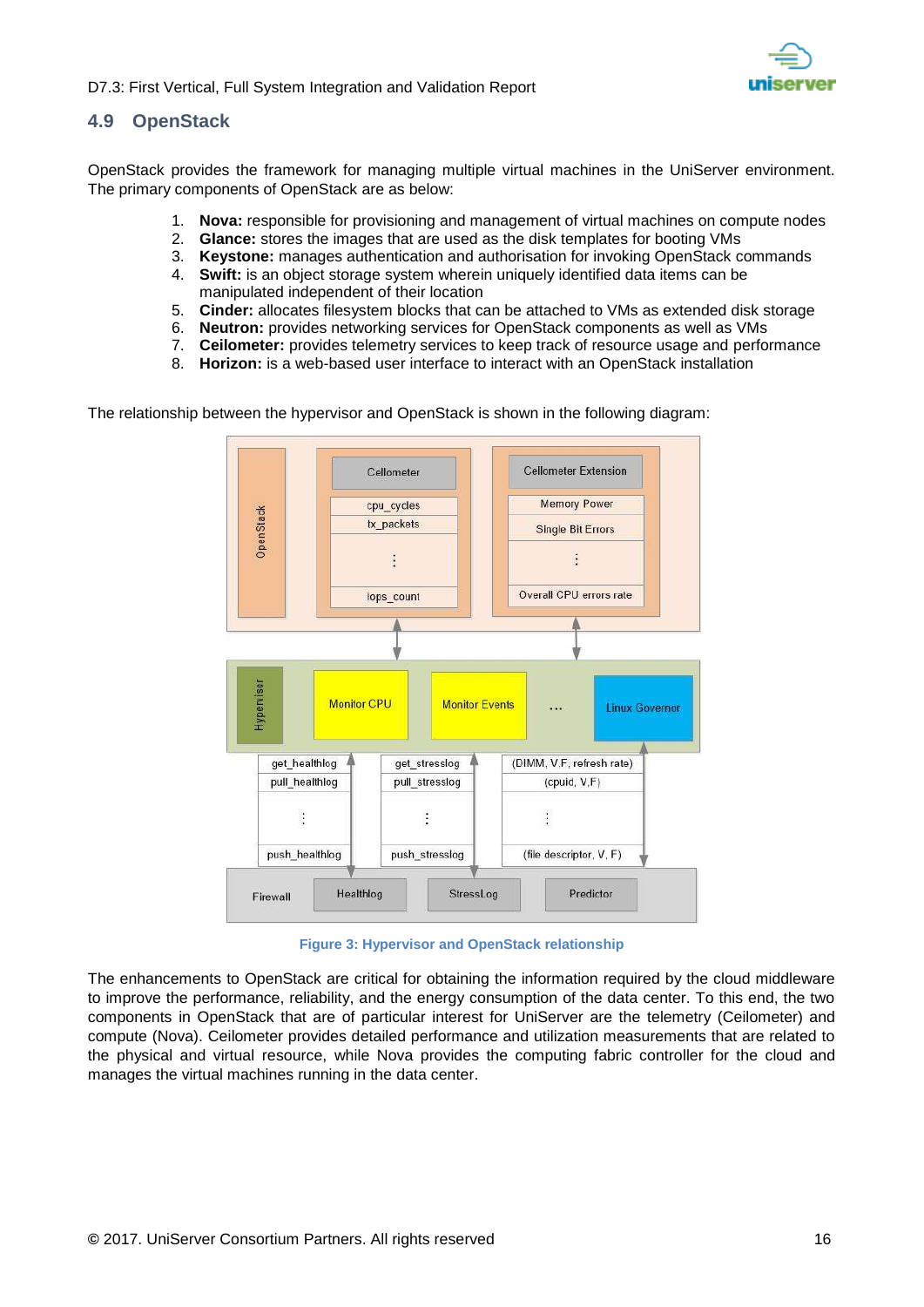#### <span id="page-16-0"></span>*4.9.1 Status*

The Ceilometer component has been augmented with UniServer specific interfaces as described in [\[1\]](#page-20-5) and [\[3\].](#page-20-6) This work has focused on enhancing libvirt to allow UniServer specific parameters to be taken into consideration during OpenStack operation.

An X-Gene2 based "Merlin" system running a generic Centos7 release has been the initial staging and development platform. This has been used to develop the libvirt extensions between OpenStack and the other components of the UniServer system so that OpenStack may take advantage of the extended operating parameters of UniServer.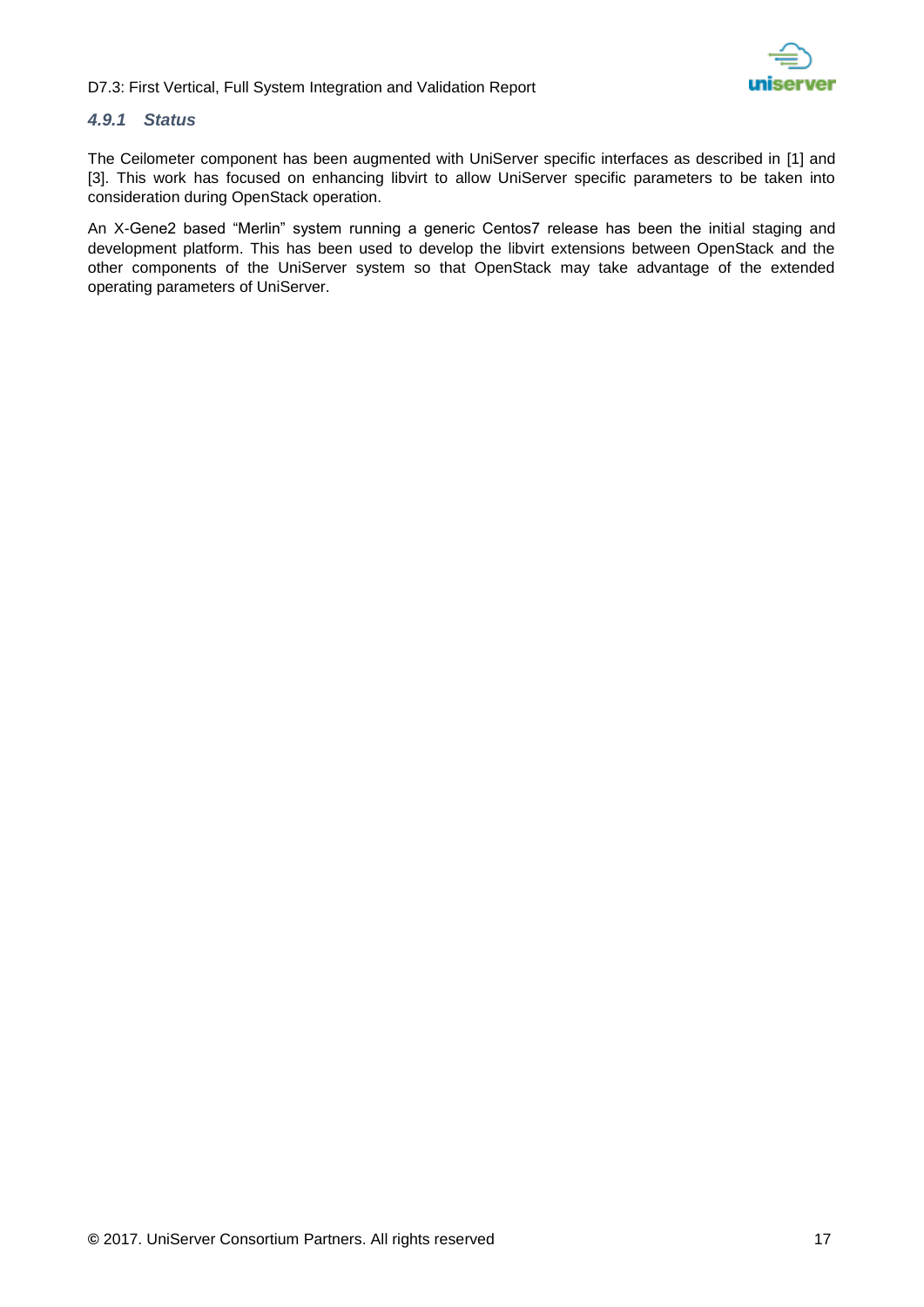

## <span id="page-17-0"></span>**5. Application Layer**

| Application                | Provider           |
|----------------------------|--------------------|
| Wireless jamming detection | <b>WSE</b>         |
| Trade confirmation         | <b>Meritorious</b> |
| Social CRM and Social TV   | <b>SPA</b>         |

There are three target applications for UniServer, listed in the table below.

**Table 3: UniServer target applications**

<span id="page-17-6"></span>The applications do not have any specific interfaces to the UniServer system; they remain agnostic about the type of platform they are executing on.

#### <span id="page-17-1"></span>**5.1 WSE Wireless Jammer Detector**

The SDR Jammer Detector is a wireless security component of the Denial of Service (DoS) Sensing solution. The detector identifies jamming signal threats that aim to generate DoS attacks by interfering with wireless network communications. For this purpose, this solution implements a smart sensor that detects threats and communicates detection events to visualization software so that users can easily identify the type of jamming signal generating the attack.

#### <span id="page-17-2"></span>*5.1.1 Status*

The WSE Wireless Jammer Detector application has been the first priority. It is the showcase of the UniServer demo, scheduled for project month 22 (November 2017).

#### <span id="page-17-3"></span>**5.2 Meritorious Trade Confirmation**

European Markets Infrastructure Regulation ([EMIR](http://eur-lex.europa.eu/LexUriServ/LexUriServ.do?uri=CELEX:32012R0648:EN:NOT)) came into force on 16 August 2012, and introduced requirements aimed at improving the transparency of Over-The-Counter (OTC) derivatives markets and to reduce the risks associated with those markets. In order to achieve this, EMIR requires that OTC derivatives meeting certain requirements be subject to the clearing obligation and for all OTC derivatives that are not centrally cleared that risk mitigation techniques apply. In addition, all derivatives transactions need to be reported to Trading Repositories (TRs).

The reporting of a derivative transaction involves any daily modifications/updates of the transaction until the termination of the derivative contract. This requires the processing and validation of a large amount of information and handling sensitive client's data.

#### <span id="page-17-4"></span>*5.2.1 Status*

Work has begun in porting the Polaris Platform and the Micro Polaris Benchmark to the ARM based UniServer platform and is approximately 25% complete.

#### <span id="page-17-5"></span>**5.3 SPA: SocialCRM/SocialTV**

The two SPA apps (Social CRM and Social TV) share the same three architectural components:

The **social network server** component which runs on a large data center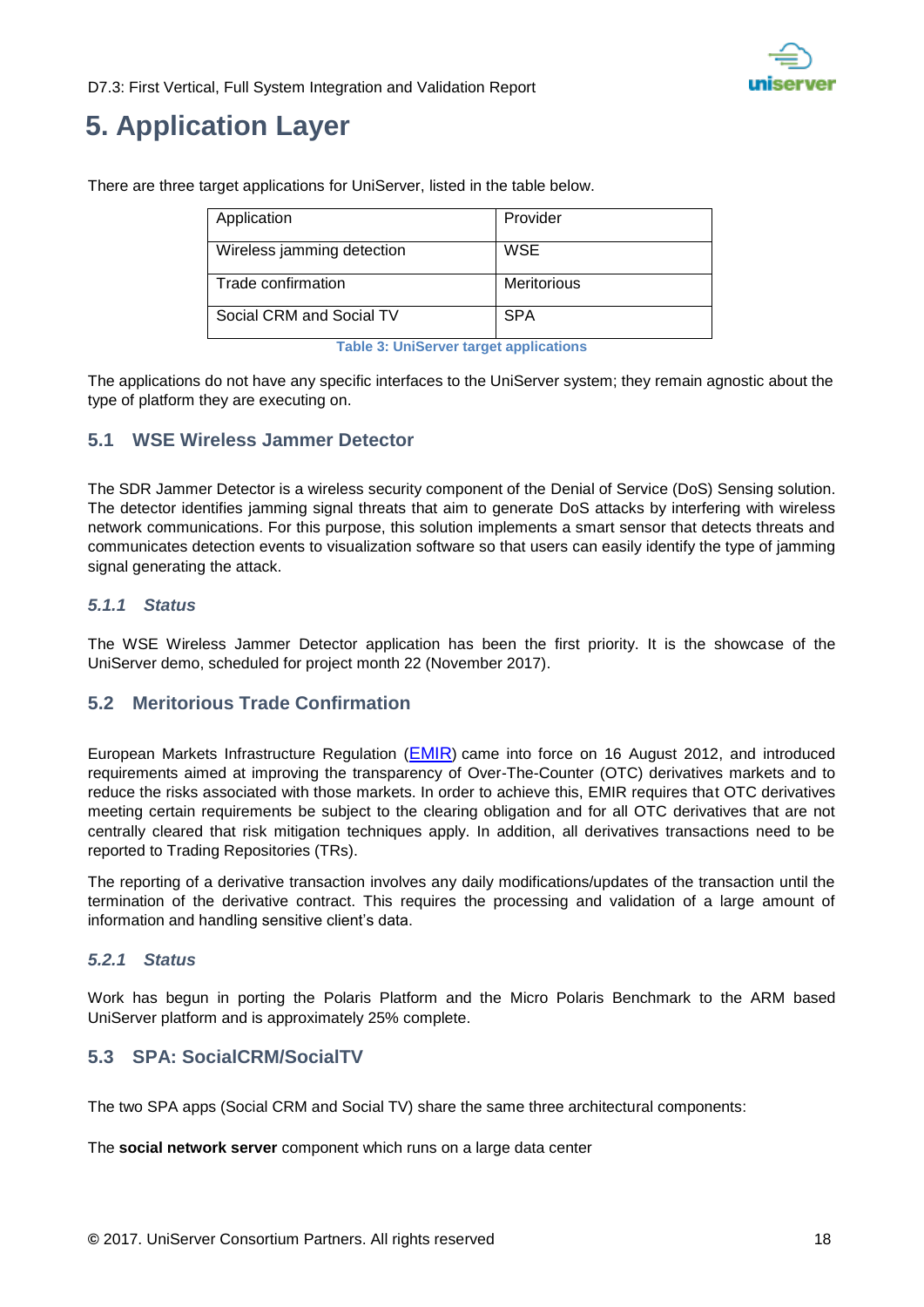

The **social analytics components** that run on client's premises and which process data from the server regarding specific subscribed events

The **web app**, which also runs on client's premises and that connects to a database with the results of the social analytics component to allow their exploration

#### <span id="page-18-0"></span>*5.3.1 The social network server component*

The social network server uses synthetically generated data, which simulates a real social network in time. This dataset is bulk loaded into the server to set it into a working state, and spans several years of social network activity. Additionally, the synthetic datasets also contain "update" streams, which basically consist of the update activity in the social network (new messages, new friends, etc.) in the subsequent months in the simulation that have not been bulk loaded, but are fed into the driver which is responsible for issuing these updates at runtime. Also, parameters are provided to the driver to perform read queries.

#### <span id="page-18-1"></span>*5.3.2 The social analytics component*

The analytics component, which is installed in client's premises, receives periodic batches of updates on those specific events tracked. For instance, imagine a client A wants to track the activity related to Donald Trump. The social network server will buffer this activity and from time to time or when a buffer is filled it will send that to the client (the social analytics component). From time to time, the client will process the data and combine (or not) with the previous data, and update its snapshot of information with the most recent data received from the server. The type of processing is like finding influencers, detecting communities, etc.

#### <span id="page-18-2"></span>*5.3.3 The web app component*

For the web app, we must guarantee that this is interactive and available. This is similar to the social network server. We could measure the latency of the requests and the user experience. Assuming a workday of 8 hours, an SLA of 99% would guarantee a non-availability of at most 5 minutes per day. This seems reasonable.

#### <span id="page-18-3"></span>*5.3.4 Status*

.

The Social Analytics component for the SocialCRM application has been developed and integrated with the UniServer platform. RPM packages to be delivered via the CentOS package manager has been produced for an easy installation. The Web app for the SocialCRM component has also been developed, although final integration is on the works. The development of the Social Network Server is in progress.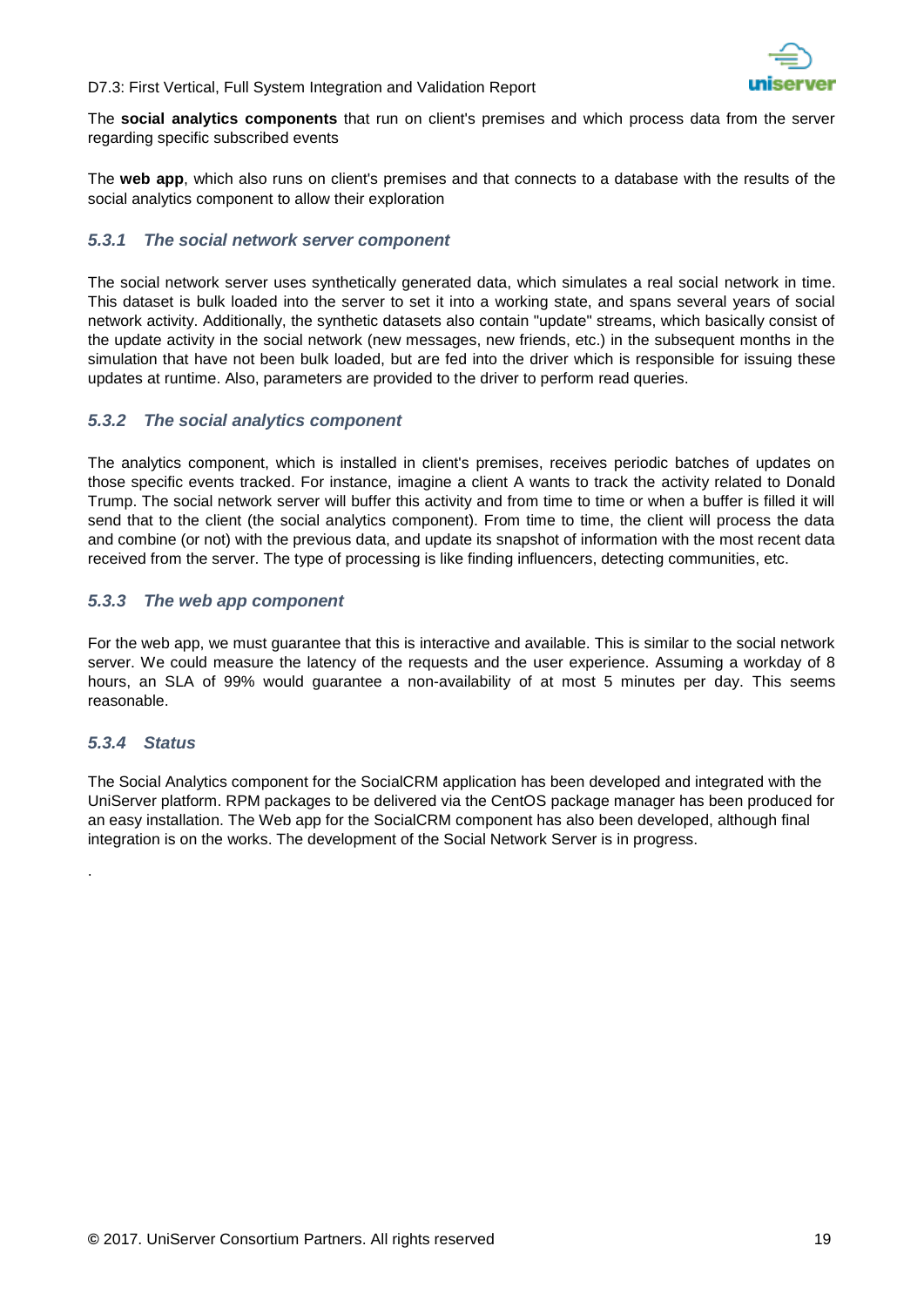

## <span id="page-19-0"></span>**6. Conclusions and Future Work**

.

This report deliverable has described the UniServer system at the hardware, system, and application layers in the initial period. The modules at each layer have been discussed, as well as the level of integration. The remainder of the project will focus on integrating all components on the target hardware, both X-Gene2 and X-Gene3 based platforms. OpenStack will focus on enhancing the Nova Component with UniServer specific parameters. The deployment of OpenStack on the X-Gene3 based "Osprey" systems will allow for the entire stack, from hardware/firmware to application, to be exercised.